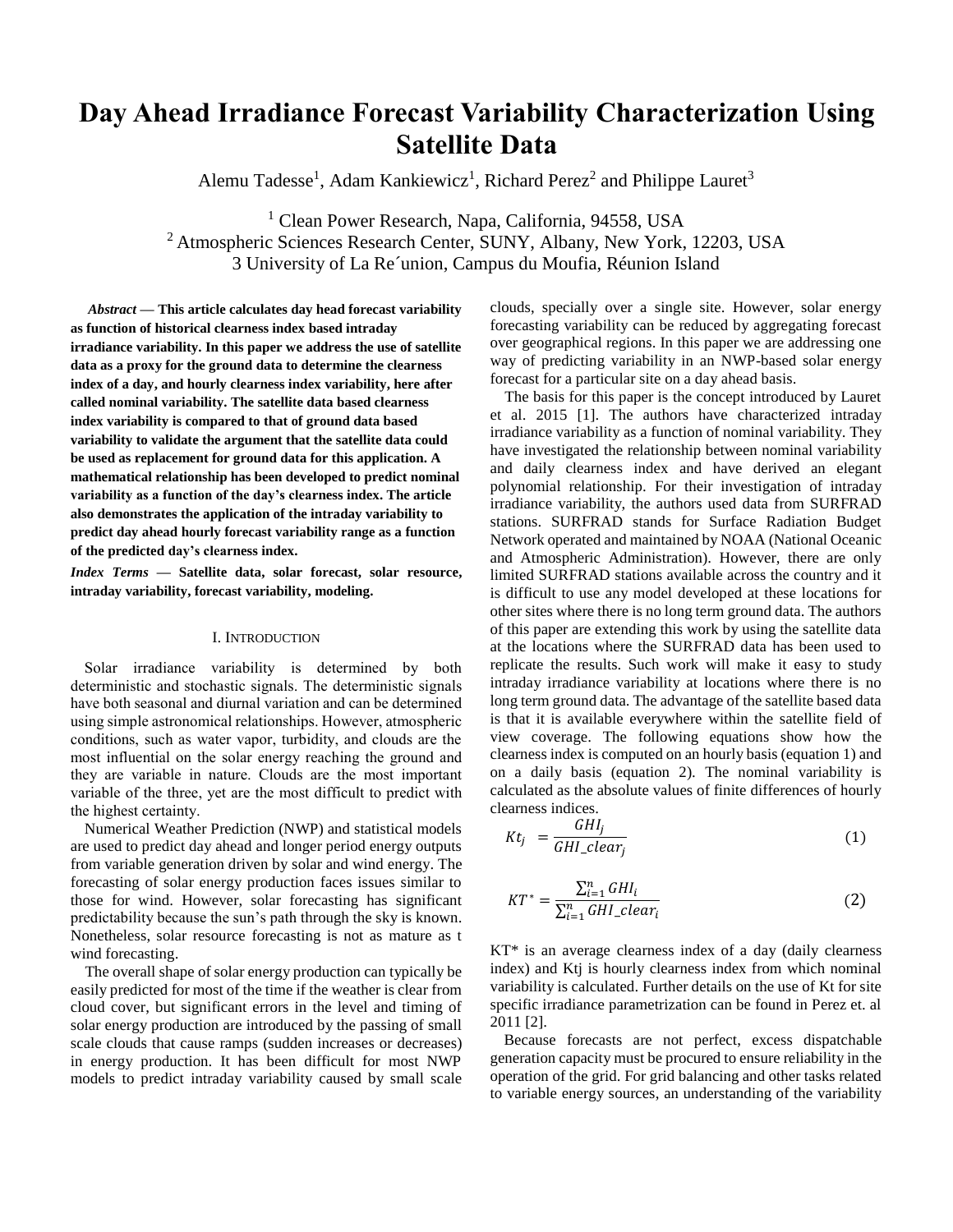associated with the forecast is important for planning for unit commitment and scheduling purposes. In this study we are also attempting to use the site intraday variability to enhance our estimates of day ahead forecast variability.

The remainder of the paper is organized as follows: In Section II we start with a description of the data and methodologies used in the nominal variability calculation. We then show results from the intraday variability of irradiance using the SURFRAD and SolarAnywhere data. In section III we also evaluate forecast upper and lower variability bounds as calculated using the polynomial relationship built from the daily Kt (KT\*). In section IV we discuss results and present summaries.

#### II. DATA and METHODOLOGY

Data has been obtained from several SURFRAD stations from 1998 to 2015. SolarAnywhere® data is obtained for the same locations for the same period as that of SURFRAD stations. Clear sky data has also been generated for the SURFRAD stations. For this work we used data for Desert Rock, NV to demonstrate the algorithm and its application to a day ahead forecast variability evaluation. The forecast model used in this study is derived from the European Center for Medium Range Weather (ECMWF) model.

Lauret et al. 2015 [1] has shown that the nominal variability can be determined from the day's clearness index. We used a similar methodology for calculations of nominal variability and then fitted a polynomial model to establish a relationship between the nominal variability and the daily clearness index. In this paper we are also investigating the use of SolarAnywhere® data in-lieu of ground measurement data to calculate the nominal variability (substituting SolarAnywhere data instead of ground data in the equations 1 and 2) to augment the use of ground data for such applications whenever there is no historical quality ground data at a site. We are also investigating the use of daily clearness index of a site to determine applicable day ahead solar energy forecast variability at a site.

#### III. RESULTS PREVIEW



*Figure 1: Nominal variability vs Daily Kt using ground at Desert Rock, NV*



*Figure 2: Nominal variability vs Daily Kt using Satellite data at Desert Rock, NV*

Figures 1 and 2 show the similarity of intraday variability as calculated using ground and satellite data. Points are more scattered in the case of the ground based variability and smoother from satellite data due to the fact that the satellite misses sub-satellite resolution temporal variability. However, the satellite data is a very good proxy of the ground data wherever there is no long term ground data to characterize intraday irradiance variability. A model is derived from the fitted curve and applied to the day ahead forecast based on ECMWF. Figures 3 and 4 show the application of the intraday variability to characterize day ahead forecast variability on the forecast for two days in October 2015.